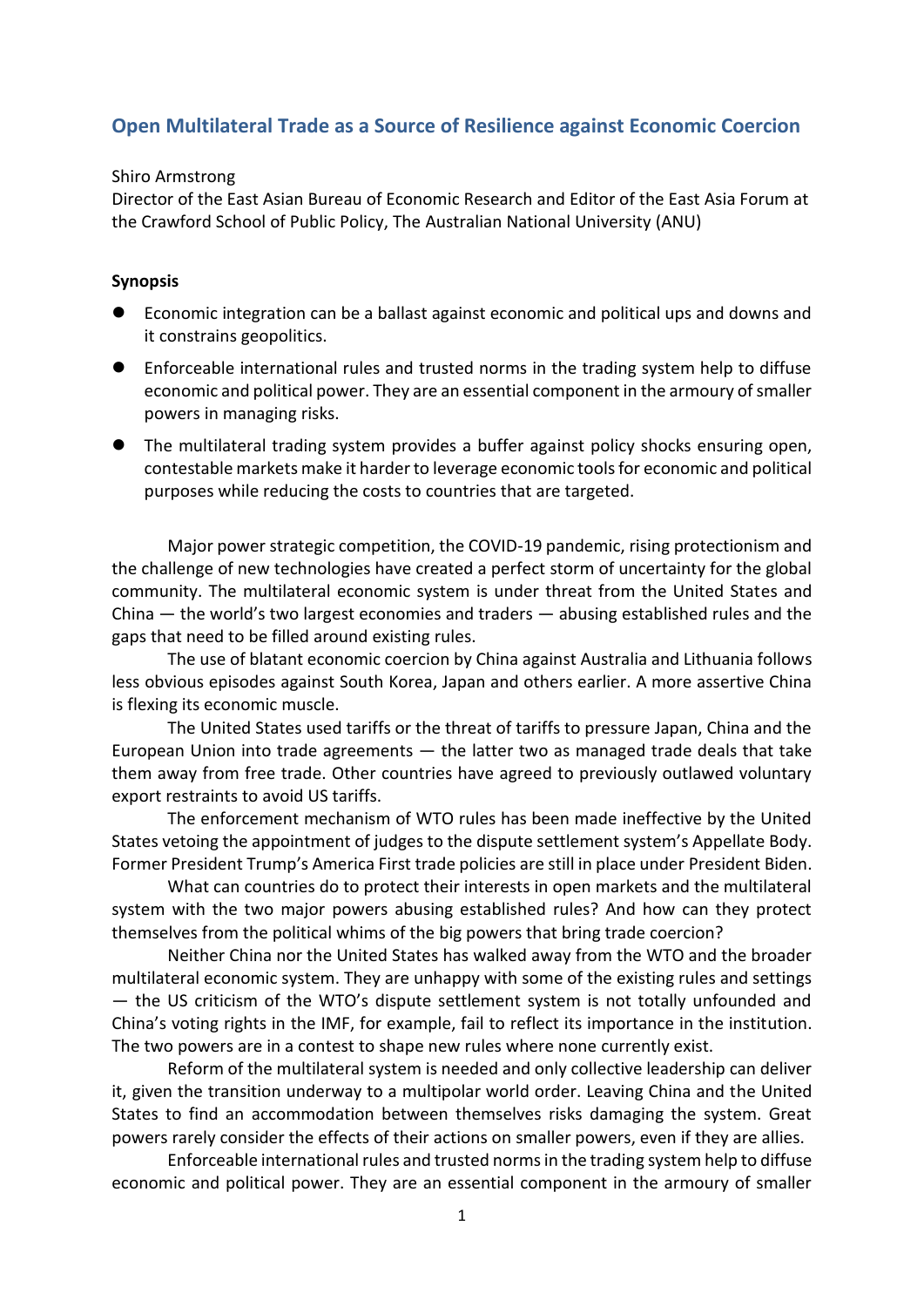powers in managing risks. Application of the body of trade law under the WTO is the primary international instrument for mitigating national risk in international trade.

Forums like APEC and the G20 are more important than ever, just as cooperation is becoming harder. Common interests can be prosecuted with mutually beneficial cooperation. Efforts to limit climate change are a clear example. Economic exchange is another if rules can be agreed in new areas like digital and cyber.

Australian exporters of barley, coal and other commodities that found they were suddenly locked out of the Chinese market managed to find other markets because the international markets were open and contestable. The multilateral trading system provides a buffer against these policy shocks ensuring open, contestable markets make it harder to leverage economic tools for economic and political purposes while reducing the costs to countries that are targeted.

Even when alternative markets or suppliers can be found, trade restrictions come at a considerable cost. Rules and norms can help limit that interference in the market and avoid those costs.

An open international market can punish arbitrary restrictions on trade. Two examples demonstrate the limit of intervening in the market to take advantage of dominant market positions for geopolitical or monopoly rent-seeking purposes. Intervening in the market may be politically attractive in the short term when supply is inelastic — when it is difficult for immediate substitutes and new supply to enter the market  $-$  but it increases market uncertainty and corrodes market power in the medium to long term.

China's restrictions on exports of rare earth elements to Japan in 2010, when it had a near monopoly with 97 per cent of global rare earth supplies, and Japan as its major customer, resulted in a loss of confidence in China as a reliable supplier. The critical minerals are important for high tech manufacturing. By 2012 Japan had reduced reliance on China to under 60 per cent and to roughly half by 2015 for its imports of rare earth elements. In 2015 Japan (with the United States and European Union) checked China in the WTO with China accepting the ruling against it. The market had responded well before the WTO could but China's stake in the rules-based system was clear.

Japan politicised the tightening of export controls against South Korea in 2019 for three key high-tech materials that are required for semiconductor, memory chip and OLED screens. Japan was the major global supplier and South Korea the largest importer. The uncertainty created by the Japanese measures led to active Korean policies to reduce dependence on Japan and for some Japanese companies to export to Korea from Europe or to shift production to South Korea.

With confidence in rules that constrain the ability to intervene in markets, reliance on one or a small number of key suppliers can result in a low risk-adjusted price. But even with market power, in industries with inelastic supply, intervening in international markets that cause uncertainty will bring a supply response.

Retaliating against interventions in the market is bound to compound the economic damage. Instead, in the face of economic coercion, understanding the constraints of open and contestable markets and working with other countries to appeal to established trade rules — or where they don't exist to create them — is the best defence.

Economic integration can be a ballast against economic and political ups and downs and constrain geopolitics. Rules help to keep those markets open and give countries confidence in integrating into the global economy.

The multilateral trading and economic system is at its weakest since its establishment